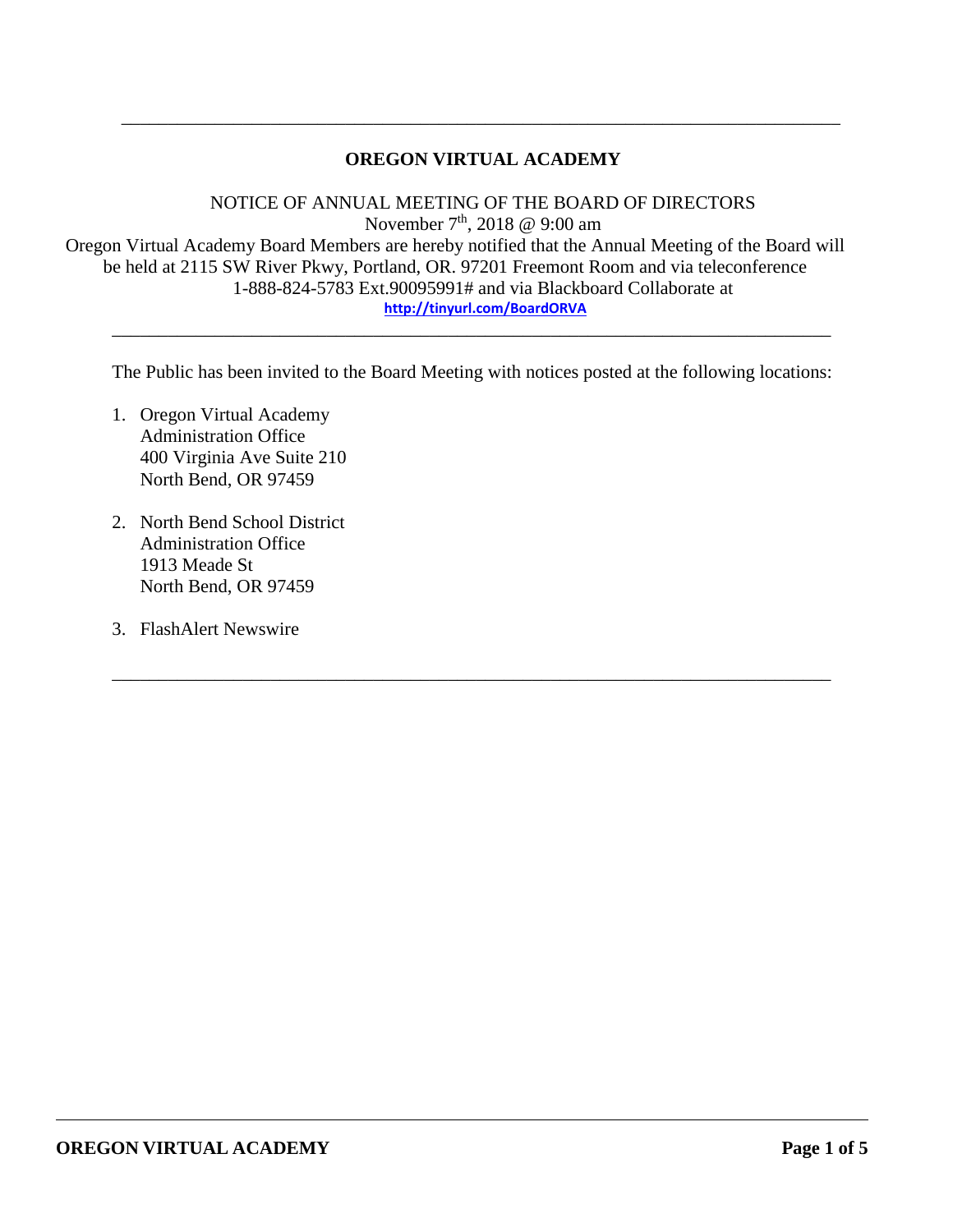### **AGENDA ANNUAL MEETING MINUTES**

#### **BOARD OF DIRECTORS OREGON VIRTUAL ACADEMY**

**Wednesday November 7th , 2018 9 a.m. – 4 p.m.** Residence Inn by Marriott Portland Downtown/RiverPlace 2115 SW River Pkwy, Portland, OR. 97201

### **INSTRUCTIONS FOR PRESENTATIONS TO THE BOARD BY PARENTS AND CITIZENS**

The Oregon Virtual Academy welcomes your participation at the School's Board meetings. The purpose of a public meeting of the Board of Directors is to conduct the affairs of the School in public. We are pleased that you are in attendance and hope that you will visit these meetings often. Your participation assures us of continuing community interest in our School. To assist you in the ease of speaking/participating in our meetings, the following guidelines are provided.

- 1. Agendas are available to all audience members at the door to the meeting or by requesting the agenda from School Officials (541-751-8060).
- 2. The "Public Comment" portion is set aside for members of the audience to raise issues that are not specifically on the agenda. These presentations are limited to three (3) minutes and total time allotted to non-agenda items will not exceed fifteen (15) minutes. The Board may give direction to staff to respond to your concern or you may be offered the option of returning with a citizen-requested item.
- 3. When addressing the Board, speakers are requested to stand, to state their name and address, and to adhere to the time limits set forth.
- 4. Citizens may request that a topic related to school business be placed on a future agenda by submitting a written request at least seventy-two (72) hours in advance of any regular meeting. Once such an item is properly placed on the agenda, the Board can respond, interact, and act upon the item.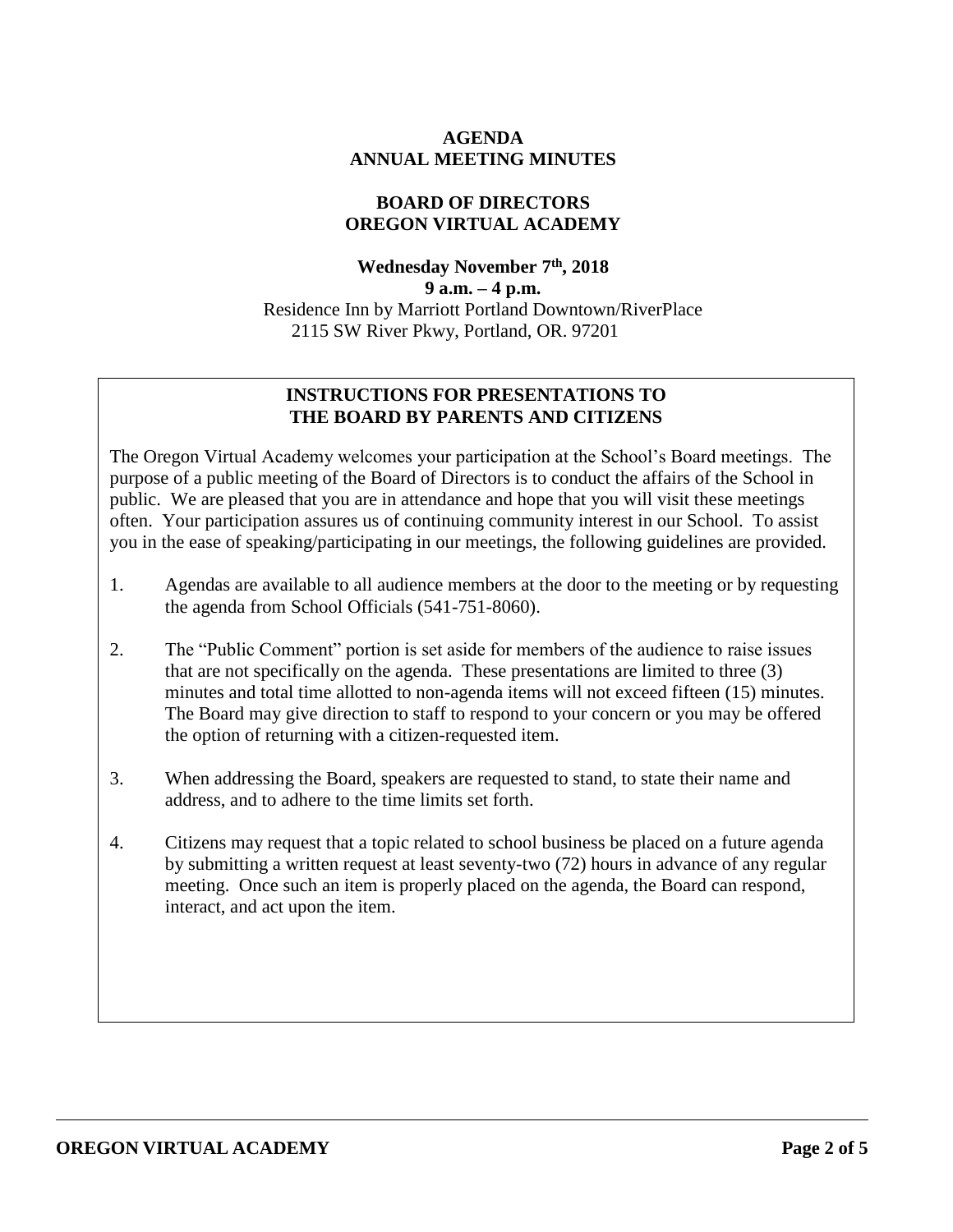### **I. PRELIMINARY**

#### **A.** CALL TO ORDER

Meeting was called to order by the Board Vice Chair at 8:56 A.M.

#### **B.** Roll Call

| <b>Member</b>       | Title         | Term      | <b>Present</b> | <b>Absent</b> | <b>In</b> | Out |
|---------------------|---------------|-----------|----------------|---------------|-----------|-----|
| Mr. Paul Tannahill  | Member        | 2015-2018 | Х              |               |           |     |
| Mr. Michael Herndon | Member        | 2015-2018 | х              |               |           |     |
| Ms. Terri Bennink   | Secretary     | 2016-2019 |                | х             |           |     |
| Mr. Steven Isaacs   | Member        | 2016-2019 |                |               |           |     |
| Mr. Brian Bray      | Chairman      | 2016-2019 | X              |               | @9:05     |     |
| Mr. Barry Jahn      | Vice Chairman | 2017-2020 | X              |               |           |     |
| Vacant              | Member        | 2017-2020 |                |               |           |     |

### **II. COMMUNICATIONS**

### **A.** PUBLIC COMMENTS:

No individual comment shall be for more than three (3) minutes and the total time for this purpose shall not exceed fifteen (15) minutes. Board members may respond to comments however no action can be taken. The Board may give direction to staff following comment.

## **B.** BOARD/STAFF DISCUSSION

#### 1. **9:00 – 10:40**: School Leadership Updates and Discussion

[Project Tracking Table](https://docs.google.com/document/d/1RTVhuEjAlhrFC0LuB-8wiTd-hAj64I6JH8Cj6G876Eg/edit) Updates and Discussion

*See link to updated project tracker [here.](https://k12inc-my.sharepoint.com/:b:/g/personal/mecaldwell_oregonva_org/EfINXm8F0K5Kl-wiGoTOwJ4BuDSKFBICtfRbfm103LkHdQ?e=TuxEcH) ORVA administration and leadership gave an overview and updates on the various items on the project tracking table.* 

### *Mr. Werlein and the admin team share the quarter 1 review and action plan highlights. See full report [here.](https://k12inc-my.sharepoint.com/:p:/g/personal/mecaldwell_oregonva_org/EbNREW-IQ8FFi0Bt7Hz0R9UB0JEx8TfUvAYguV4QFZvhqw?e=3f9pPC)*

2. **10:40 – 11:00** Break

3. **11:00 - 12:30**: Board Governance *-* Matt Lowe/Iris Chavez

*Iris Chaves, a lobbyist for Charter Schools at the Capitol Building shared some information regarding the current political climate surrounding charter schools in Oregon.* 

*-Legislature doing site visits/town halls to find out what can be improved and what needs funded. -Sharing policies/proposals potentially for college and career readiness, and more support services. -3 buckets for policy areas:*

*-Social and emotional -Workforce (teachers needed) -College/Career Readiness -Education workforce – educator council -Intended to look at attracting and retaining educators -asking for \$60 million for districts/school/ESD's to identify needs in workforce -How to recruit and retain educators*

*-Charter schools fight to raise money is good.*

#### **OREGON VIRTUAL ACADEMY Page 3 of 5**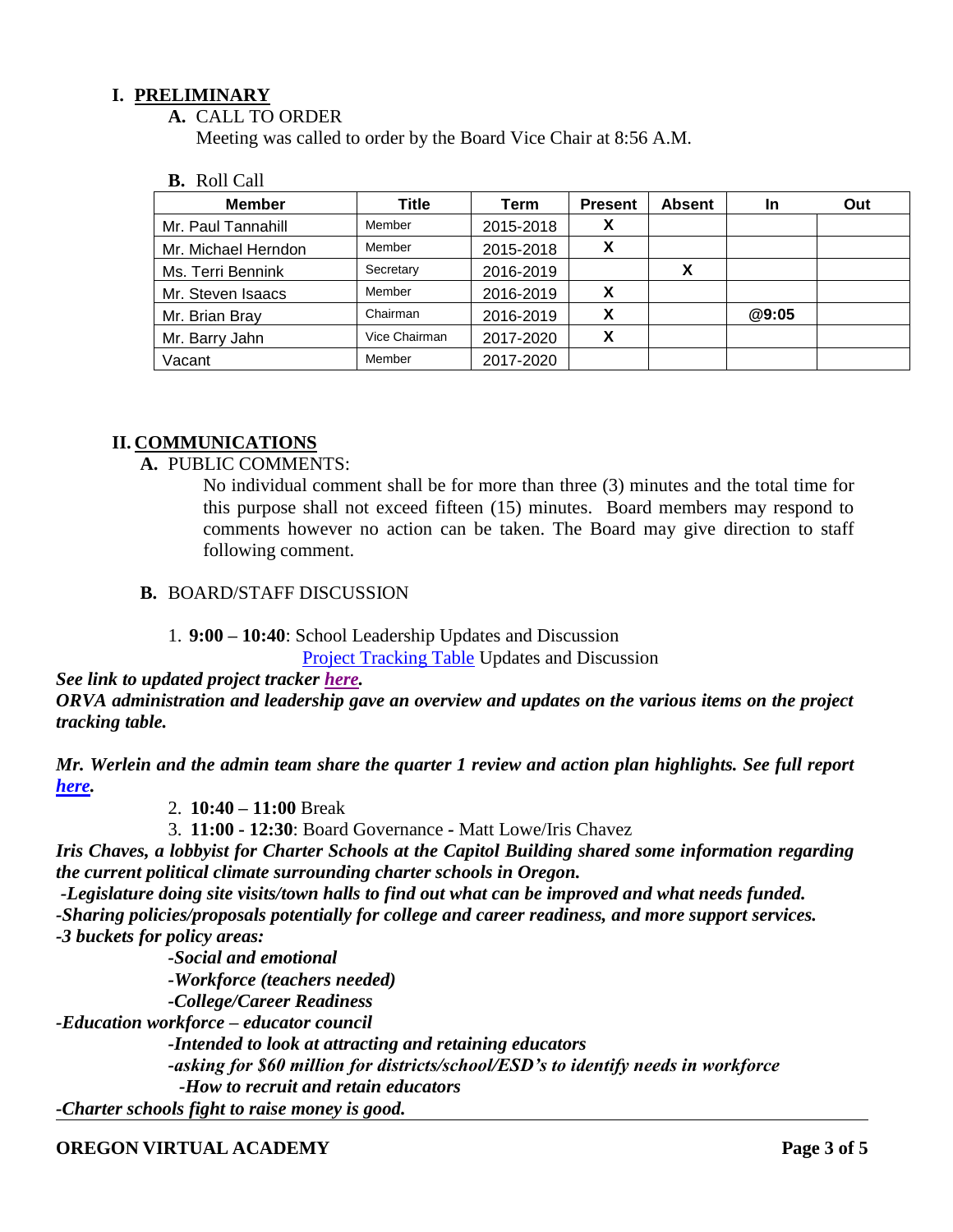*-funding structure for charter schools is off the table. -Still in watch and defend mode -Nothing innovative to offer more to charter schools*

*-Need to do a better job of telling success stories in charter schools. Tell people why they are helping and not taking money from school districts*

*Matt Lowe – Oregon does not have an effective statewide association for charter schools -people want to divide virtual charter schools – need effective statewide association to get the message out why charter schools are helping.*

*-OSBA attitude toward charter schools is not always positive. -Many districts have toxic relationships with charters. -OSBA struggles because of this. -We need to talk about the value it brings to education*

4. **12:30 – 1:30**: Lunch

5. **1:30 -4:00**

a. Non-Profit Compliance – Matt Lowe

*Matt Lowe, ORVA Board Attorney gave a presentation/training session on board obligations/role. See full presentation [here.](https://k12inc-my.sharepoint.com/:p:/g/personal/mecaldwell_oregonva_org/EQrJpowjYL5BgicPCQZI3MgBoaddfuc9J7celqqQO-56pw?e=KPzKvt)* 

b. School Finance – Will Lewis/Myk Herndon/Craig Chun-Hoon

*Craig Chun-Hoon gave an overview of the finance packet through October. William Lewis/Myk Herndon gave an overview on the new accounting structure progress and implementation.*

*See full Report [here](https://k12inc-my.sharepoint.com/:p:/g/personal/mecaldwell_oregonva_org/ES9VrgQkkPRIo51lrvQyWbQBR2Ym-twPv1_ZcEgRZ6iJng?e=eAladb) and [here.](https://k12inc-my.sharepoint.com/:x:/g/personal/mecaldwell_oregonva_org/EVcI3GFQ28JPv3cp9F_NZbIB6Iqnn-KIsC1yjvCUwFivBA?e=1NyYMu)*

## **III. CONSENT AGENDA ITEMS**

All matters listed under the consent agenda are considered by the Board to be routine and will be approved/enacted by the Board in one motion in the form listed below. Unless specifically requested by a Board member for further discussion or removed from the agenda, there will be no discussion of these items prior to the Board votes on them. The Head of School recommends approval of all consent agenda items.

#### **A.** ITEMS FOR APPROVAL

- 1. Previous Meeting Minutes
- a. October 16<sup>th</sup>, 2018
- 2. Separations
- a. Kim Wilson
- 3. Payment of K-12 Invoice

*Mr. Jahn moved to approve the consent agenda. Mr. Herndon seconded the motion. All were in favor with none opposed. The motion carried.*

## **OREGON VIRTUAL ACADEMY Page 4 of 5**